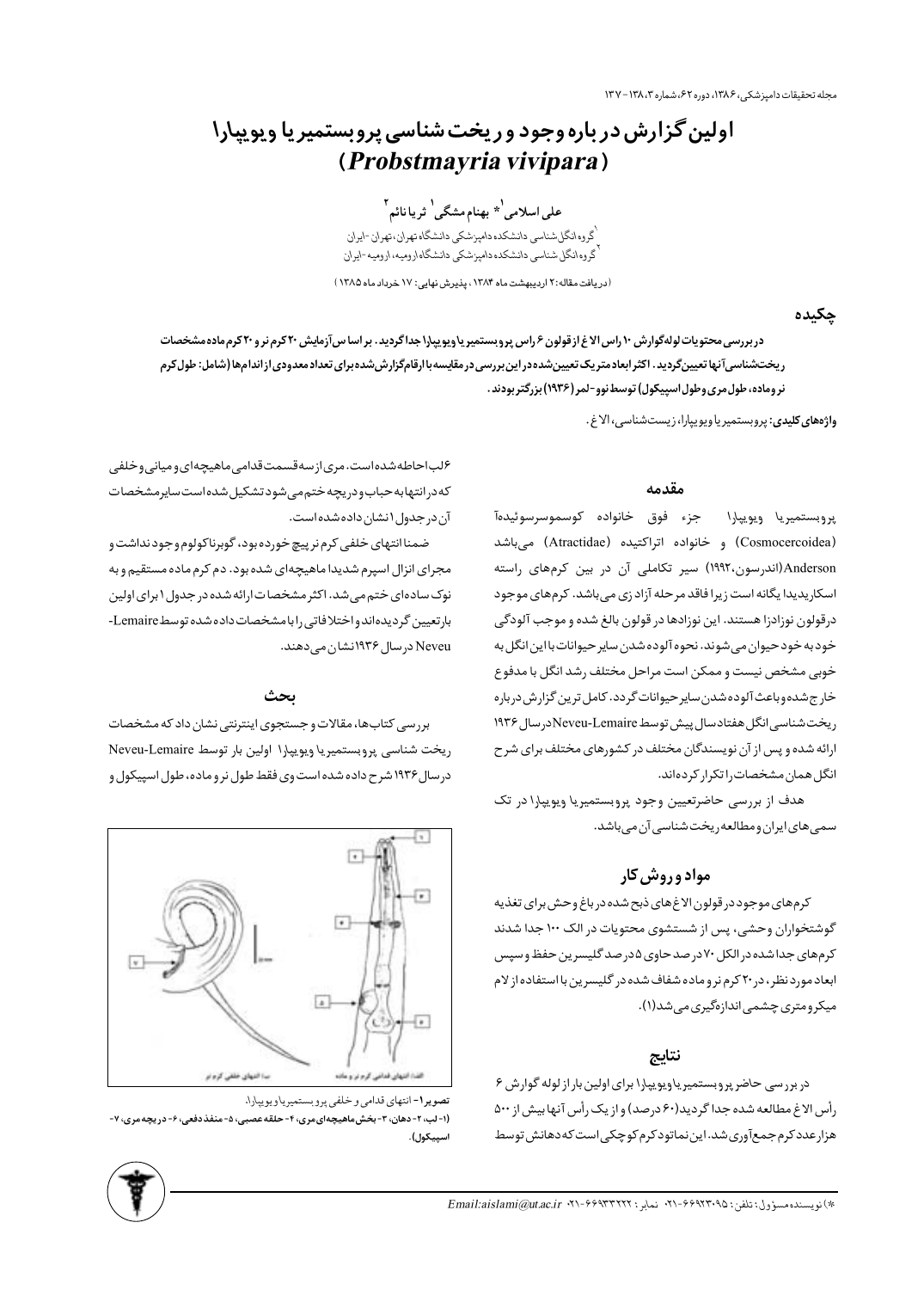| اوزبی (میلی متر) (۱۹۶۳)   | نوو-لمر (میلی متر)۔ (۱۹۳۶) | میانگین وانحراف معیار (میلی متر)                                    | حداکثر (میلیءنتر)     | حداقل (میلی متر ) | عضو                            |
|---------------------------|----------------------------|---------------------------------------------------------------------|-----------------------|-------------------|--------------------------------|
| $Y - Y$                   |                            | Y / 94 ± · / TV                                                     | $\Upsilon/\Upsilon$   | $Y/\mathcal{V}$   | طول نر                         |
| $Y - Y$                   | Y/9                        | $Y/YY + Y$                                                          | ۴                     | Y/Y               | طول ماده                       |
| $\star$                   | $\star$                    | $-1.995 \pm 1.17$                                                   | $\cdot/\cdot$         | .7.99             | طول دهان                       |
| $\star$                   | $Y - I\Delta$              | $\cdot$ /٣۴٣ $\pm$ $\cdot$ / $\cdot$ ۴۷                             | .7809                 | $\cdot$ /۲۸Y      | طول مری                        |
| $\lambda \cdot 0 \lambda$ | $/ \cdot \Delta \lambda$   | $\cdot$ / $\cdot$ $\vee$ $\div$ / $\cdot$ $\vee$                    | $\cdot$ / $\cdot$     | .7.91             | طول اسپیکول راست               |
| 1.54                      | 1.5V                       | $\cdot$ / $\cdot$ $\lambda$ $\pm$ $\cdot$ / $\cdot$ $\cdot$ $\cdot$ | $\cdot$ / $\cdot$ ۸۸  | .7.9V             | طول اسپیکول چپ                 |
| $\star$                   | $\star$                    | $\cdot$ /٣٧٩± $\cdot$ / $\cdot$ ۴٢                                  | $\cdot$ /۴ $\Delta$ . | .7799             | فاصله منفذ دفعی تاانتهای قدامی |
| $\star$                   | $\star$                    | 1/11±·/1٣                                                           | $1/\tau\Delta$ .      | $\cdot$ /9        | فاصلهمخرج تاانتهاى خلفى        |

جدول1- مشخصات پرو بستميرياويويپارابر اساس اندازهگيري ٢٠كرم نر و ماده جداشدهاز الاغ.

### **References**

- ۱. اسلامی، علی(۱۳۷۶) کرم شناسی دامپزشکی جلد سوم، نماتودها و آ کانتوسفالها، چاپ دوم، انتشارات دانشگاه تهران.
- 2. Anderson, R.C. (1992) Nematode parasites of Veterinares,Their Development and Transmission. CAB International, 228-229.
- Euzeby, J. (1963) Les maladies Vermineuses des 3. Animaux Domestiques Et Leur Incidence Sur la Pathologie Humaine.Vigot Freres, Editeurs, 39.
- Levine, N.D. (1968) Nematode Parasites of 4. DomesticAnimals and Man.Burgess Publishing Company. Minneapolis, 388-389.
- 5. Neveu-Lemaire, M. (1936) Traite D'Helminthologie Medical et Veterinaire. Vigot Freres, Editeurs. 732.
- 6. Soulsby, E.J.L.(1982) Helminths, Arthropods and Protozoa of Domesticat Animals. Bailliere Tindall and Cassell. 172.

هیچگونه گزارشی در باره این موارد وجود ندارد.

مری را تعیین کرده و سایر نویسندگان( Euzeby در سال ۱۹۶۳، Levine در سال ۱۹۶۸، Soulsby در سال ۱۹۸۲، Anderson در سال ۱۹۹۲ برای شرح <sub>د</sub> یخت شناسی انگل همین اطلاعات را نقل کردهاند. اگر چه Euzeby در سال ۱۹۶۳ به و جود ۶ لب و مجرای انزال اسپرم شدیداماهیچهای انگل اشاره کرده است اکثرمشخصات تعیین شده در این بررسی بجزمری بزرگترازارقام گزارش شده توسط Neveu-Lemaire بود. در گزارش Neveu-Lemaire درسال ۱۹۳۶ طول کرم نروماده ومری به ترتیب۲،۲/۹ و ۰/۵-۰/۴ میلی متراست که کوچکتر ولی تا حدودی نزدیک به یافتههای این بررسی می باشد. طول اسپیکول که معیار مهمی برای تشخیص گونه میباشد در بررسی حاضر میانگین آن برای اسپیکول <sub>د</sub>است ۷۶ میکرون و برای اسپیکول چپ۸۰ میکرون تعیین گردید، در حالی که Neveu-Lemaire درسال ۱۹۳۶ طول اسپیکول راست را ۵۸ و طول اسپیکول چپ را ۶۷ میکرون ذکرکرده است که نشان دهنده اختلاف زیادی بین اعدادبدست آمده در دوبر <sub>ز</sub> سے مے باشد. چون جدیدامشخصات این انگل شرح داده نشده است نمی توان این تغییرات را نشانه تنوع بین گونهای دانست. برای اظهار نظر دقیق در این مورد با ید نمونههایی از سایرکشورها نیز آزمایش شود ولی تا انجام بررسی های تکمیلی باید طول اسپیکول چپ نمونههای آزمایش شده در ایران را بین۸۸-۶۷ میکرون و اسپیکول راست رابین۸۴-۶۱ میکرون درنظر گرفت.